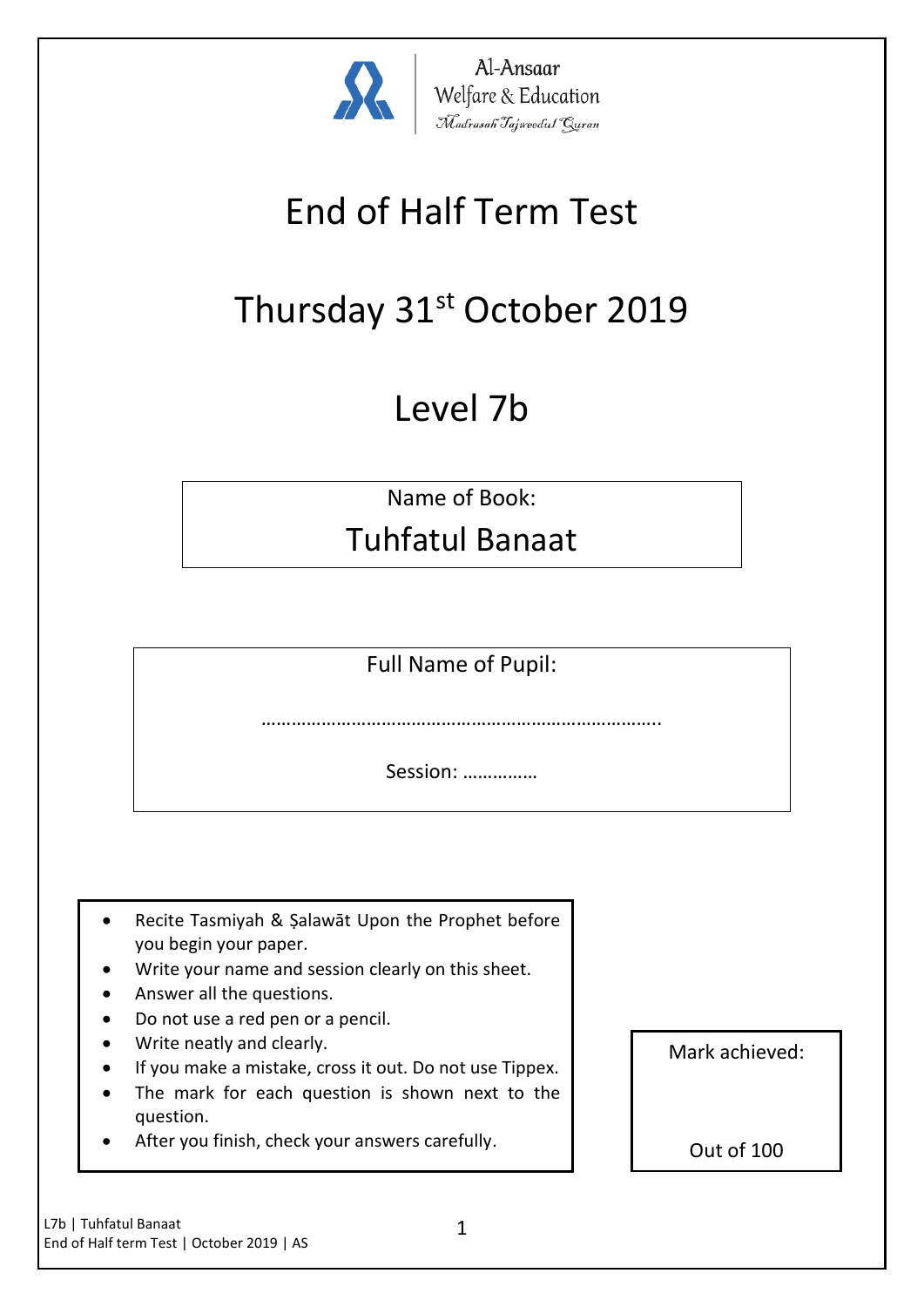# **Section A**

1. Explain the following words, giving detail where needed: (16)

|                | Word                 | Explanation |
|----------------|----------------------|-------------|
| $\mathbf{1}$   | Ashraful Makhlooqaat |             |
| $\overline{2}$ | Haydh                |             |
| $\overline{3}$ | Womb                 |             |
| $\overline{4}$ | Menstrual blood      |             |
| 5              | <b>Buloogh</b>       |             |
| 6              | Sanitary pad         |             |
| $\overline{7}$ | Hijaab               |             |
| 8              | Muraahiqah           |             |
| 9              | Ghusl                |             |
| 10             | Mustahab             |             |
| 11             | Istinjaa             |             |
| 12             | Hadath e Akbar       |             |
| 13             | Menstrual cycle      |             |
| 14             | Habit                |             |
| $15\,$         | Istihadhah           |             |
| 16             | Nifaas               |             |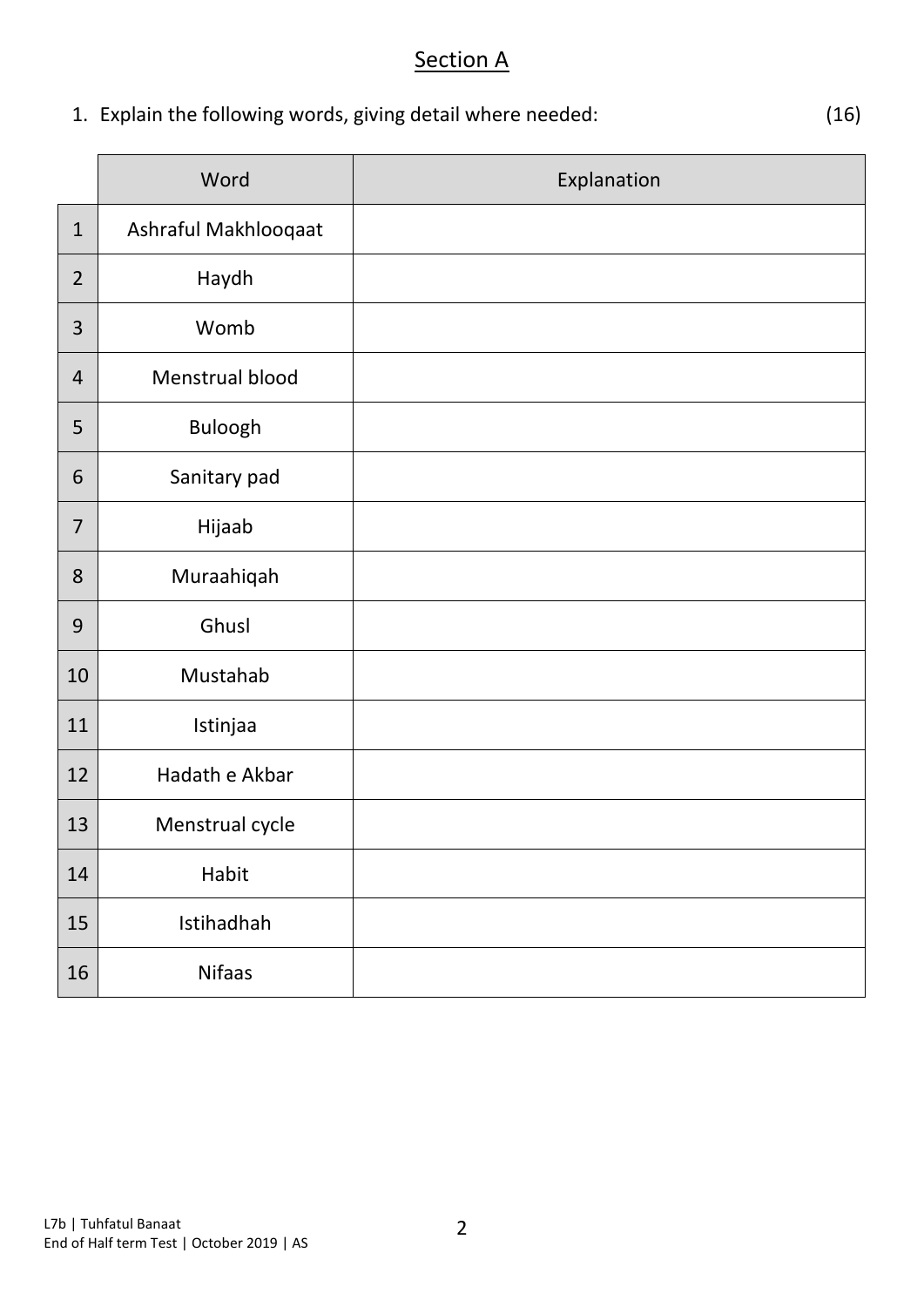#### 2. Multiple Choice:

Circle / Tick the correct answer. (7)

- a. A female's first Haydh is an important time in her life because….
	- 1) She now has huge responsibilities
	- 2) She will have a monthly period from now on
	- 3) She is restricted from certain things
- b. To experience dark red clots of blood in the menstrual blood means…
	- 1) She has an infection
	- 2) It is something serious
	- 3) It is part of the uterine lining, hence nothing serious
- c. From what age will bleeding be counted at Haydh
	- 1) 9
	- 2) 14 and a half
	- 3) 15
- d. The ruling of Ghusl after Haydh has finished is…
	- 1) Mustahab
	- 2) Sunnah
	- 3) Fardh
- e. From when will a girl be classed as in the state of impurity?
	- 1) The moment she notices any discharge
	- 2) The moment she notices a coloured discharge
	- 3) The morning of the day she notices a coloured discharge
- f. Circle who would be classed a Mahram from the list below:
	- 1) Dad
	- 2) Cousin brother
	- 3) Class mate
- g. When will one know her Haydh has stopped?
	- 1) She will notice only a few specks of blood on her pad
	- 2) She will notice a white coloured discharge
	- 3) Her pad should be completely white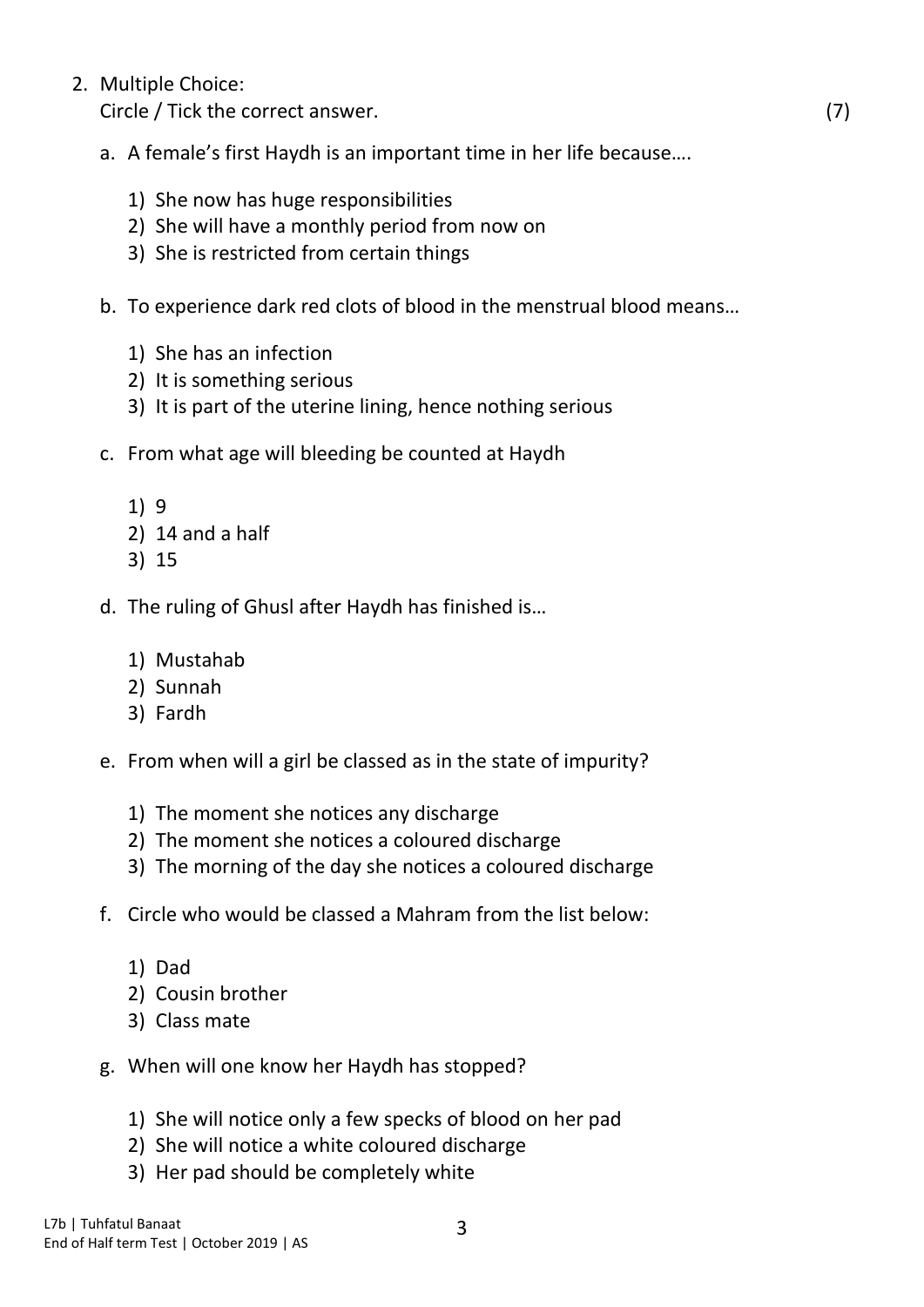## Section B

| 1. Fill in the blanks:                          | (15) |  |  |
|-------------------------------------------------|------|--|--|
|                                                 |      |  |  |
|                                                 |      |  |  |
|                                                 |      |  |  |
| (the<br>way                                     | she  |  |  |
| (the<br>way                                     | she  |  |  |
|                                                 |      |  |  |
|                                                 |      |  |  |
|                                                 |      |  |  |
| Allah                                           |      |  |  |
|                                                 |      |  |  |
| f                                               |      |  |  |
|                                                 |      |  |  |
|                                                 |      |  |  |
|                                                 |      |  |  |
| 2. Complete the table by ticking true or false: | (8)  |  |  |

|                | Statement                                                                  | True | False |
|----------------|----------------------------------------------------------------------------|------|-------|
| $\mathbf{1}$   | Allah loves those who purify themselves                                    |      |       |
| 2              | For most girls, bleeding is the heaviest during the first two days         |      |       |
| 3              | Neglecting a compulsory law if Islam, will make a girl a sinner            |      |       |
| $\overline{4}$ | Sanitary pads have several layers of cotton to make it more<br>comfortable |      |       |
| 5              | Green discharge is classed as Haydh                                        |      |       |
| 6              | One should not flush her pad down the toilet                               |      |       |
| 7              | It is Mustahab to remove unwanted pubic hairs every two weeks              |      |       |
| 8              | One only needs to make Qadhaa of the Salaah missed due to Haydh            |      |       |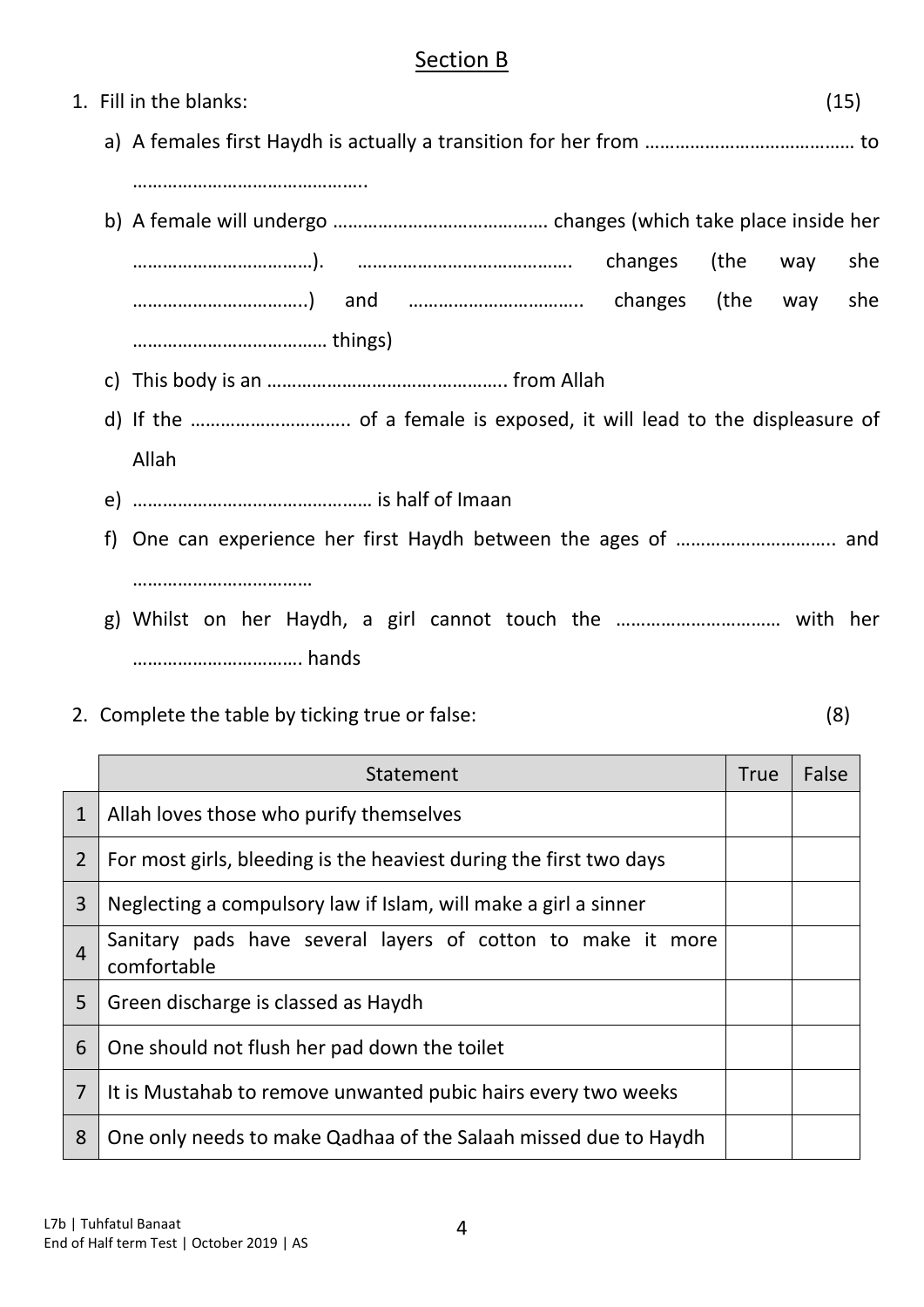#### 3. Complete the table below: (5)

|   | Question                                            | Answer |
|---|-----------------------------------------------------|--------|
|   | 1   Minimum period of Haydh                         |        |
|   | 2   Maximum period of Haydh                         |        |
|   | 3   Minimum period of cleanliness between two Haydh |        |
| 4 | Maximum period of cleanliness between two Haydh     |        |
|   | Maximum period one can leave unwanted hair for      |        |

#### 4. Explain the colour change during a period: (3) ………………………………………………………………………………………………………………………………………… …………………………………………………………………………………………………………………………………………

### 5. When will a girl be classed as a Baaligha? (4) ………………………………………………………………………………………………………………………………………… ………………………………………………………………………………………………………………………………………… ………………………………………………………………………………………………………………………………………… ………………………………………………………………………………………………………………………………………… …………………………………………………………………………………………………………………………………………

# 6. List any three symptoms one may experience before her Haydh: (3)

| -                              |  |
|--------------------------------|--|
| $\overline{\phantom{a}}$<br>r. |  |

#### 7. Explain what the following discharges mean: (6)

Clear / Milky Yellow / Green Brown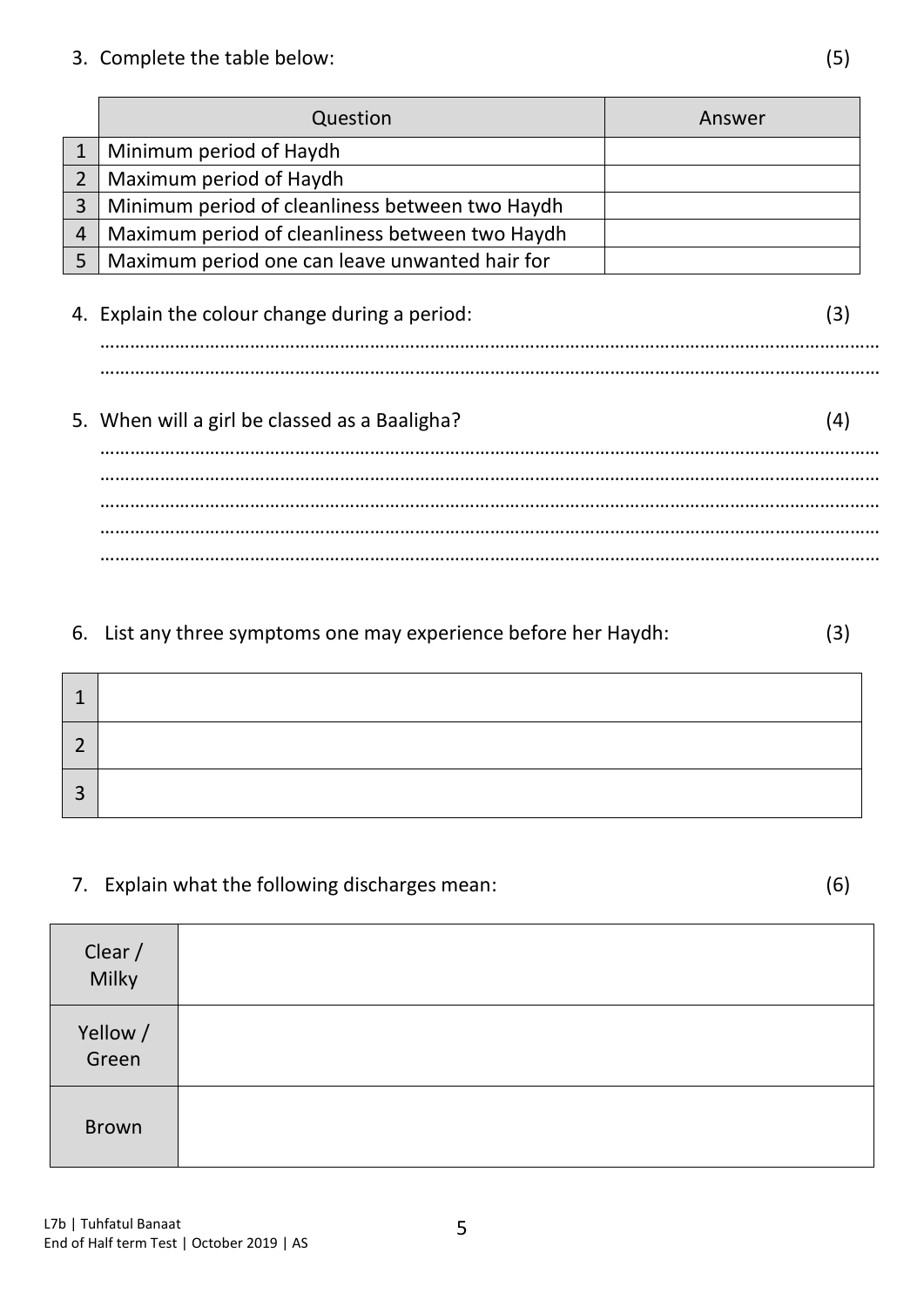## Section C

- 1. What is the general rule of all discharges? (3) ………………………………………………………………………………………………………………………………………… ………………………………………………………………………………………………………………………………………… …………………………………………………………………………………………………………………………………………
- 2. Sana has started her Haydh for the first time. Explain to her why she may find an odour when changing her pad (2)

………………………………………………………………………………………………………………………………………… …………………………………………………………………………………………………………………………………………

…………………………………………………………………………………………………………………………………………

Also tell Sana three things she can do to ensure an odour does not come from her (6)

| $\overline{\phantom{a}}$<br>r. |  |
|--------------------------------|--|

#### 3. Put the steps of Sunnah Ghusl in order: (6)

| A | Wash both hands up to the wrists three times               |
|---|------------------------------------------------------------|
| B | Pour water over the entire head, right side then left side |
|   | Make Niyyah                                                |
|   | Wash off any impurities that may be on the body            |
|   | Make a complete Sunnah Wudhu                               |
|   | Make Istinjaa                                              |

4. Ammarah was making a Fardh Ghusl. She did not gargle her mouth. Is her Ghusl complete? Explain your answer. (2)

………………………………………………………………………………………………………………………………………… ………………………………………………………………………………………………………………………………………… …………………………………………………………………………………………………………………………………………